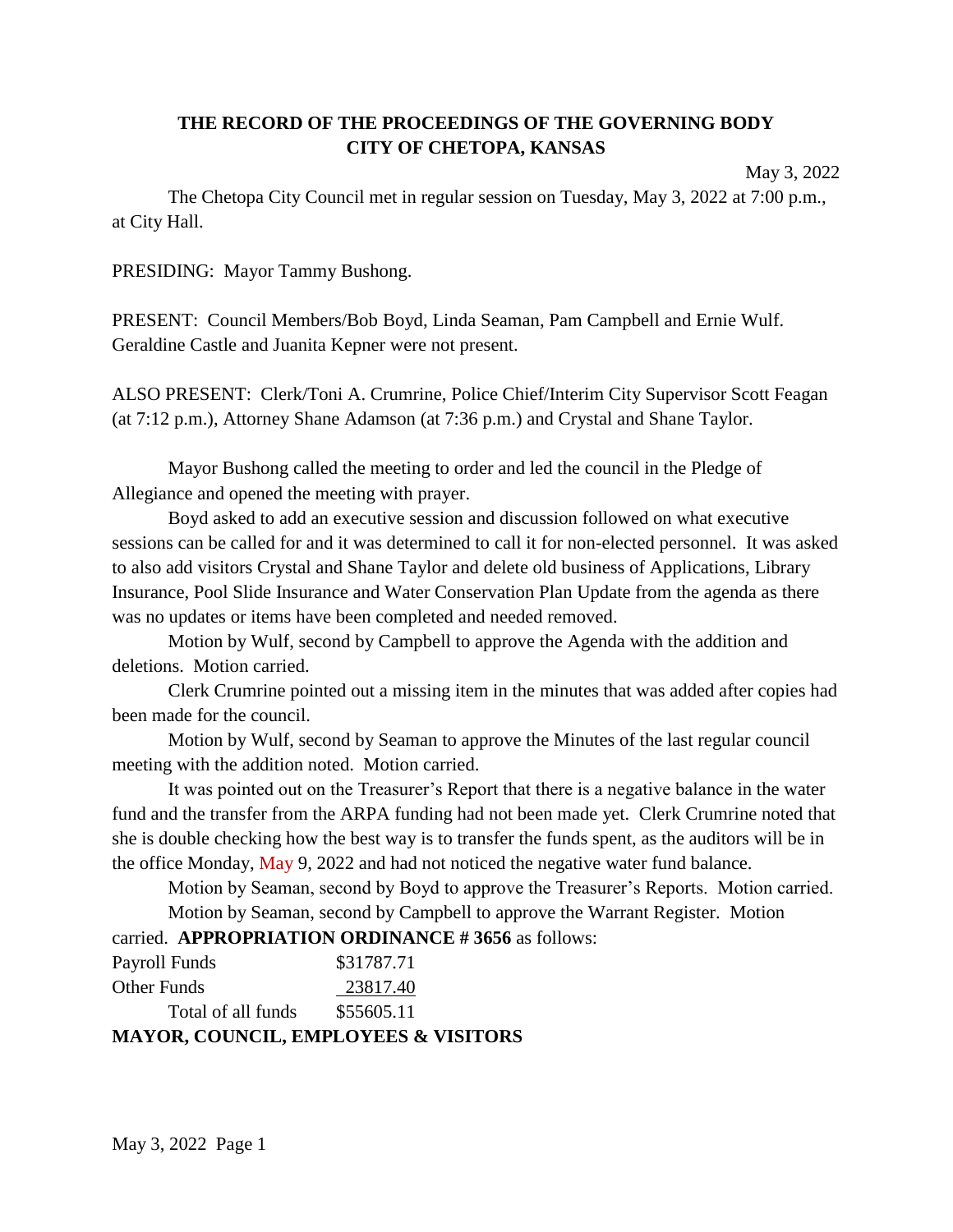Crystal and Shane Taylor were present and Mr. Taylor address the council regarding holding a tent revival in the East River Park on May 13-15, 2022. Their ministry is the Taylor Family Ministry.

Motion by Wulf, second by Campbell to allow the tent revival in the East River Park. Motion carried. (The Taylors thanked the council and left.)

**Mayor Bushong** informed the council that there had been several occasions that Bryan and Joey Midgett had been called out to help with utility issues and asked if the council was agreeable to pay them for this call out time. Police Chief Feagan will check them to see if they wanted paid for the time. Barbara Hays had contacted Mayor Bushong to ask if the city council would have any issue if her Chetopa Markets event outgrew the community building, using the rest of Veterans Park to allow vendors to set up and Bushong also discussed not charging Hays the rental fee for the community building. There was no opposition to these requests. Boyd asked if sales tax is being collected and Mayor Bushong reported that she had been told yes.

**Boyd** thanked Clerk Crumrine for getting Gary Bryant's obituary printed in the Kansas Government Journal. Boyd proceeded to show pictures of sewer manholes being hit and open to ground water and rain. Boyd questioned the legality of ATV's pulling trailers and discussion turned to the registration of ATV's, golf carts and micro utility trucks.

Motion by Wulf, second by Campbell to repeal Article 3 pertaining to the operation and registration of Golf Carts, ATV's and Micro Utility Trucks. Motion carried. Boyd voted no.

**Boyd** questioned how many trailers can be on a property until it is classified as a trailer park. Police Chief Feagan reported that a letter had been written to who is currently living on the property but a letter will need to also be sent to the property owner.

**Campbell** discussed a number of items, potholes, poles that need fixed, trash at a property that she signed a complaint on and an incident where her brother was mowing and bumped an old pole and an insulator fell and hit him. Chief Feagan reported that he has had city crews working on ditches and potholes will be fixed as soon as they can get cold lay.

**Clerk Crumrine** reported that Cindi McElroy had contacted her about the letters she had received and was not able to come to the meeting in person and asked that Crumrine ask council for a two week extension. Discussion followed on next step in the nuisance procedure and took no action on extending the time for McElroy. Crumrine asked Chief Feagan if Power Nading was aware that he needed to notify her of any sewer bypasses so that the state can be notified within the time restraints so there are no violations. Feagan thought Nading was aware of this but will go over procedure with him.

**Police Chief/Interim City Supervisor Feagan** had placed activity reports on the table for the council and reported that the grey truck need four tires and they have been ordered, there were 44 properties that had mowing letter sent on, the company that was used last year will be contacted to suck all the debris out of the pool so that it can be cleaned. A lengthy discussion was held on mowing, no action was taken from discussion.

**Mayor Bushong** would like to purchase yellow paint to paint the parking lines and curbs along the highway and reported that city crews had sprayed Elmore Park.